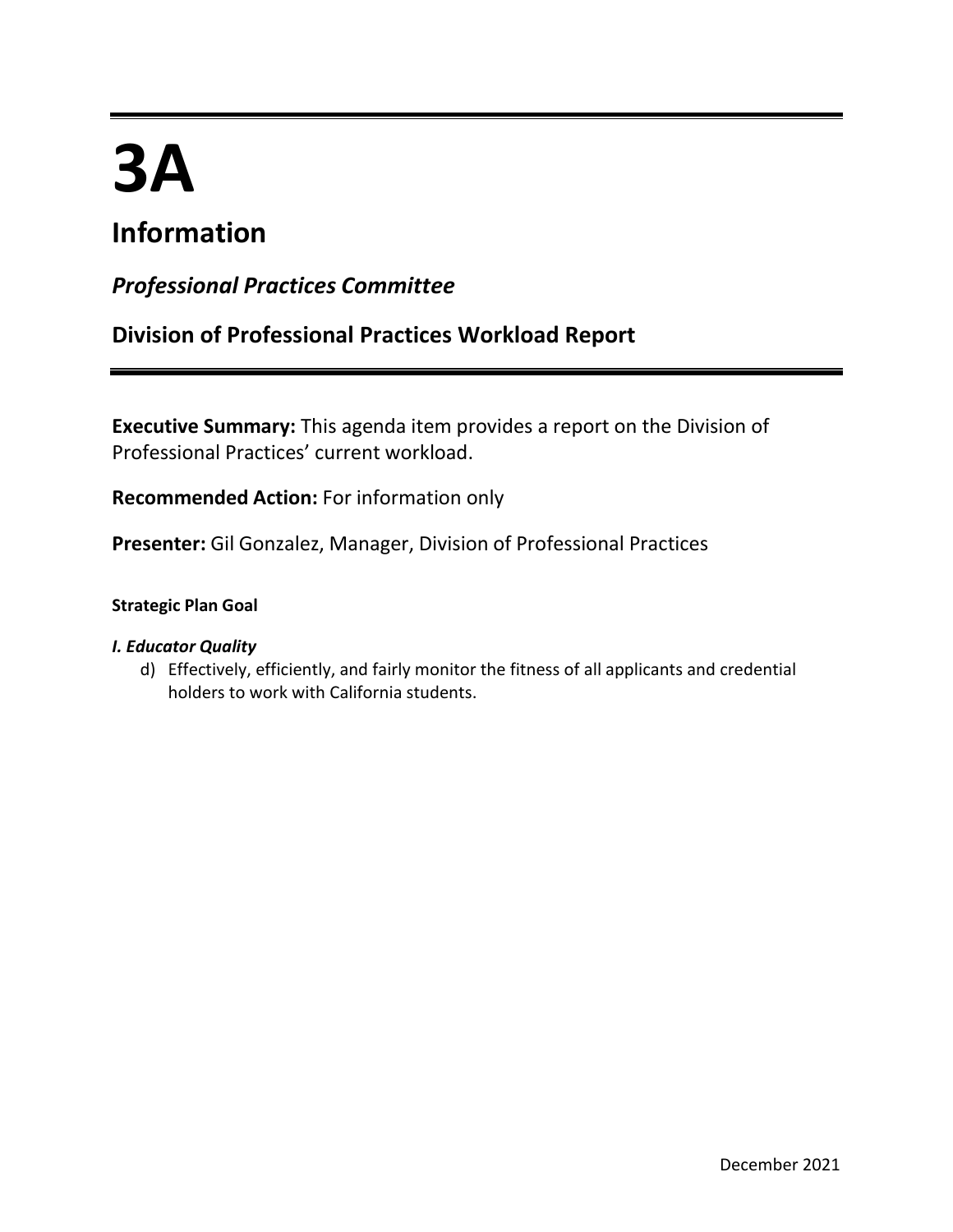# **Division of Professional Practices Workload Report**

#### **Introduction**

To increase its oversight of the work of the Division of Professional Practices (DPP), in 2011 the Commission on Teacher Credentialing (Commission) directed staff to present information about DPP's workload as part of the Commission's agenda.

### **Highlightsfrom the October 2021 Statistics**

The Commission's dashboard reports on six key measurements in line-graph form, showing both current year numbers as well as prior year numbers for comparison purposes.

The "Total Cases" are the number of open cases within DPP, including cases in the Intake Unit, before the Committee of Credentials (Committee), pending before the Commission, and pending an administrative hearing. At the end of October, the caseload was 2,201 and below the normal range of 2,600-2,800 cases.

"Cases Opened" are new cases received during the month, from all sources, including criminal arrest notices, district reports, affidavits, and educators who self-report misconduct. Following the COVID-19 closures in March 2020, DPP received fewer reports of misconduct, which resulted in fewer cases being opened. As expected, staff has begun to open an increased number of cases due to an increased number of applications received. In October, staff opened 436 cases, which is within the normal range of 400-500 cases opened per month.

The "Initial Review" and "Formal Review" charts reflect the number of cases reviewed by the Committee at its normal three-day meeting in October. The two-step process is required by statute. The Committee reviewed fewer Initial Review cases in the past few months due to the overall decline of the DPP caseload. Staff expects Initial Review cases to return to 90 cases/month soon now that applications received have increased and schools have reopened.

"Cases Closed" is the number of matters closed by Commission action, Committee action or closed by staff where the Commission has given formal delegation of authority (i.e., single alcohol offenses that do not involve schools, minors, or publicity). In October, 338 cases were closed, which is below the normal range of 400-500 cases per month.

"AG Cases" refer to cases in which an educator requests an administrative hearing to challenge the recommendation for discipline made by the Committee. An administrative hearing is an evidentiary proceeding where an administrative law judge hears and rules on the evidence. The Commission is represented in these hearings by the Office of the Attorney General (AG). The number of cases where the AG is representing the Commission is shown in the last graph. The number of cases currently at the administrative hearing stage is 155.

#### **Workload Conclusion**

DPP is committed to work that is critical to public service and the Commission's mission. DPP continues to maintain a steady case production, while at the same time ensuring quality case preparation for the Committee.